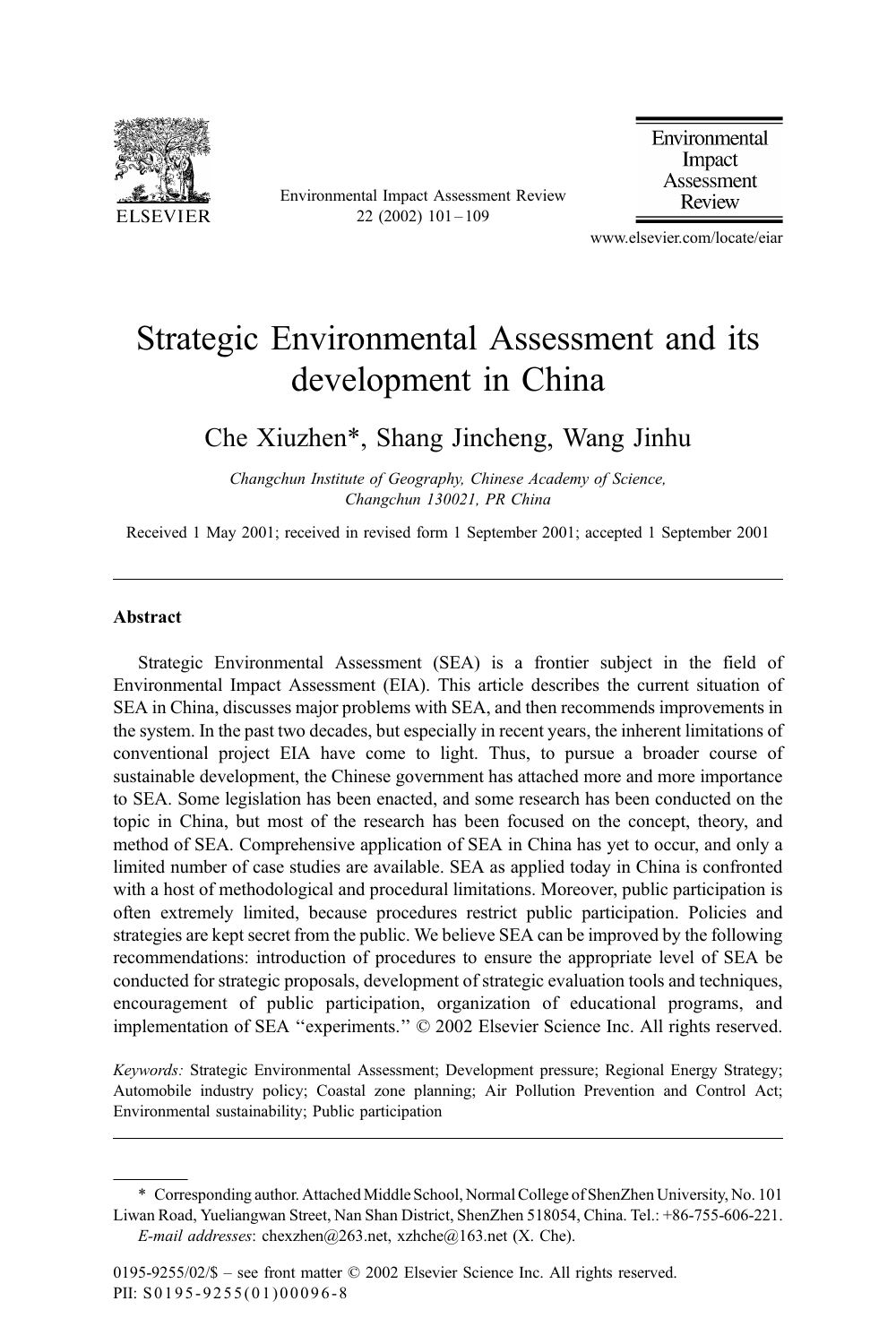## 1. Introduction

Environmental Impact Assessment (EIA) for policies, plans, and programs (PPP) — also known as Strategic Environmental Assessment (SEA) — is not legally required in China at present, nor has the government published any guidelines for SEA. However, considerable work has developed in SEA since 1995, and SEAs are increasingly being carried out in practice. These activities are taking place partly in response to the inherent limitations of conventional project EIA, and partly because the government has recognized the significance that SEA is a useful and effective tool for sustainable development.

Since the implementation of economic reform and the opening up to the outside world, the Chinese economy has grown quickly and steadily. Per capita GDP in 2000 exceeded US\$800, and average annual GDP growth for 1979 –1998 was 9.7%. But with years of development and a population of 1.297 billion, land resources are becoming more and more scarce; resource consumption and its pressure on the environment are rising. Meeting the needs of its people and the development of the economy on the one hand, while protecting and conserving the fragile environment and limited natural resources on the other, is becoming more difficult.

Taking into account social, economic, and environmental considerations at the earliest appropriate stage of decision-making is an essential component of sustainable development. SEA supports this process by providing appropriate environmental information. Therefore, SEA is required to assist the government in the formulation of future development strategies (including PPP).

## 2. Current SEA status

### 2.1. Development process of SEA

EIA was legislated by the Regulation on Promoting Previous Work of Basic Construction Project, which became law when the Environmental Protection Act of the People's Republic of China was enacted in 1979. EIA procedures at the project level were mandated, and this became an important cornerstone of feasibility studies of capital construction projects.

In the subsequent 20 years, project EIA has grown, and China also has developed Regional Environmental Assessment (REA) (Peng and Wang, 1996). Especially in recent years, the inherent limitations of conventional, project EIA have become apparent—particularly in its failure to suggest alternative projects and alternative sites. SEA can compensate for some of this deficiency. This has been recognized by the Chinese government, which has subsequently come to attach more and more importance to SEA.

Agenda 21 in China states the need for objectives-led planning and broadening of the appraisal process to encompass the whole range of sustainability.